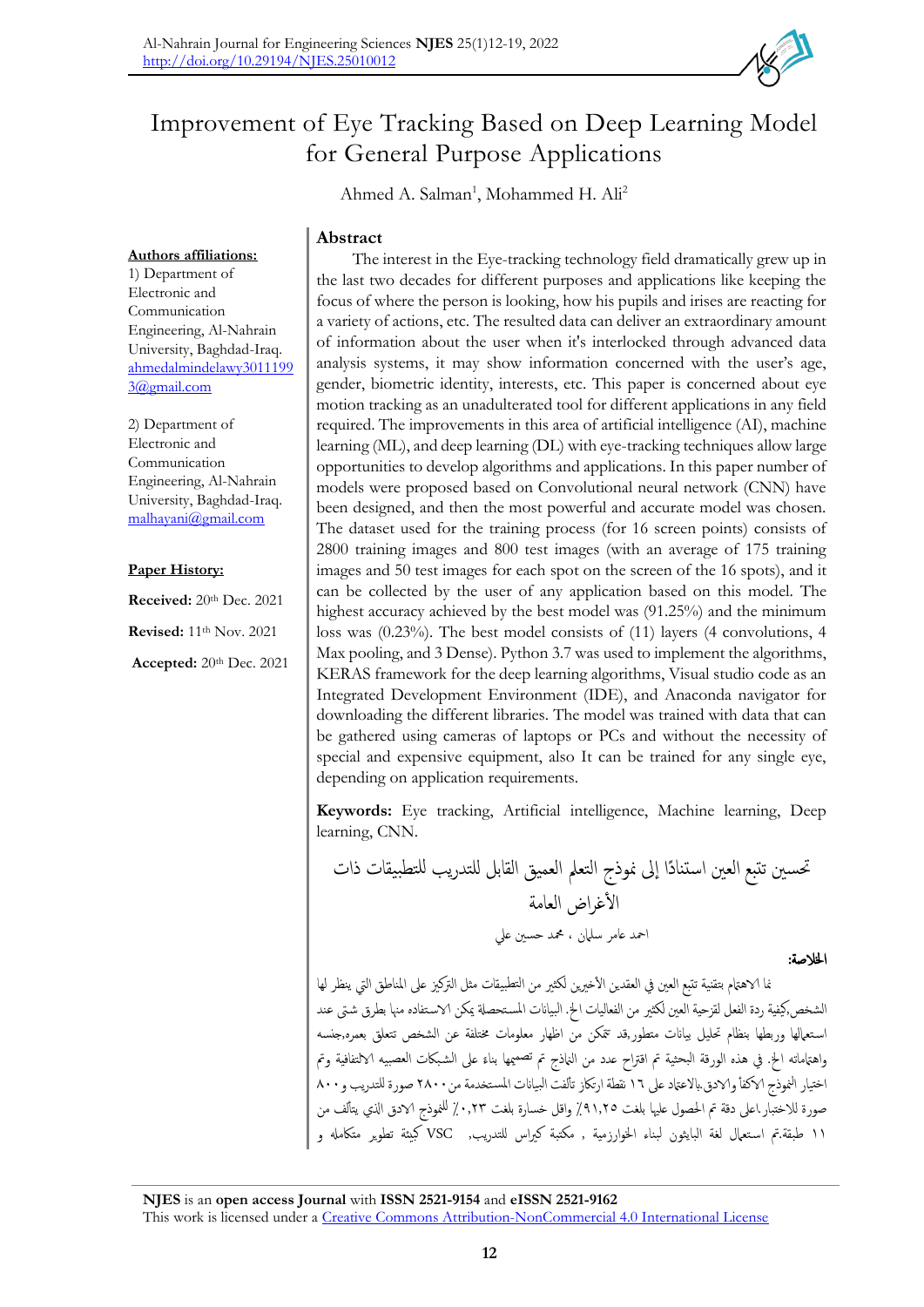

'ناكوندا(ANACONDA) لتحميل مختلف المكاتب. تم تدريب النموذج على البيانات التي يمكن جمعها باستخدام كاميرات أجحزة الكمبيوتر المحمولة أو أجحزة الكمبيوتر الشخصية وبدون الحاجة إلى معدات خاصة ومكلفة ، كما يمكن تدريبه لأي عين واحدة حسب متطلبات التطبيق.

# **1. Introduction**

Eye tracking is the process of measuring the position that the eye is focusing on it, or measuring the motion of an eye with taking the head as a fixed base [1]. Many techniques and algorithms for automatically tracking the location and direction of the gaze have been developed, that are very helpful for different fields and applications. Eye-tracking researches are growing as a result of its guaranteeing the ability to make various tasks easier, especially for users with special needs or old people. [2], in addition to the evolution of the deep learning techniques that nowadays are used in a lot of researching fields such as robotics, self-driving vehicles and biomedical [3]. The features that can be obtained from eye tracker techniques can be used for different types of applications. Different features such as pupil size, mouse position, and gaze point can be read out and can be employed using different techniques of visualization [1]. Companies using these technologies have the ability to analyze large amounts that may reach thousands or more of patterns that contain the

eyes of the customers with making decisions for marketing according to the data. The output data of these technologies extracted from the eyes may show different and impressive information about the user, such as age, gender, body weight, emotional state, drug addiction level, personality traits, abilities and skills, etc. Furthermore, they can process the parameters of the eyelids, watching how far the eyes are open, take note of redness and see how watery or dry the eyes are through reflections, the rate of blinking, and time periods that the eyes are staying shut during the blink [2]. The technology has the ability of analyzing the level of stress for patients, Business process outsourcing, banking, accounting, front office, etc. At the present day, laptops, smartphones, and tablets with 3G, 4G, and 5G technologies are widely used. the evolution has gone through the control by using touch technologies in various manners and devices. So a similar path, eye-tracking technology is also going to pass it and take off into the new technical revolution. One of the most important reasons for this evolution in this field is that almost all devices nowadays own cameras with relatively high resolution.



Years of publication of used reserach articles

This modern hardware can form in companionship with eye motion-tracking technology for gathering data concerns with the vision of the user while doing his routine tasks. As eye tracking popularity is growing in a rapid manner, it has become more accessible and easier to deal with, producing an ocean of information. The number of research papers released during the period from 2000 to 2020 reached 180 research (128 during the last three years from 2018 to 2020), as shown in Figure 1.

Most of the methods used depend on a camera installed on glasses or an internal camera in a helmet that the user wears, but it is possible to benefit from a camera that depicts the face in general, and the images of the eyes are extracted from the video stream.

Extracting the eyes areas from the video stream is done using several libraries such as:

**OpenCV**: is an open-source software library concerns with machine learning and computer vision which contains a large number of algorithms that deal with computer vision. It was built to accelerate the use of machine perception in commercial products and for providing a common infrastructure for computer vision applications [4].

**Dlib**: is a modern toolkit build with C++, containing algorithms concern with machine learning and complex software creating tools for solving problems in the real world. it can be used in a lot of applications because it is an open-source license and does not require any payment. It is used in both academia and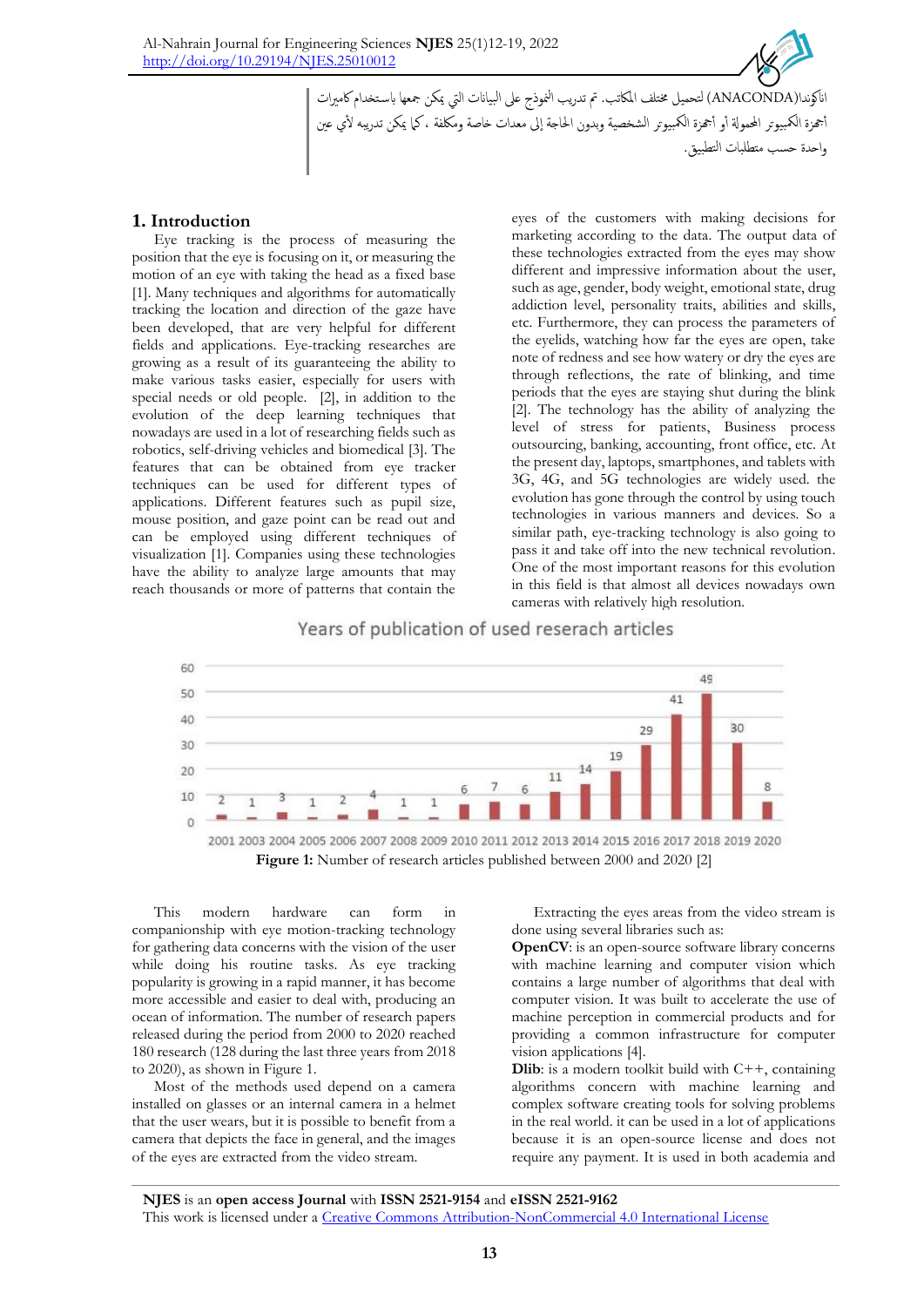industry for a wide range of domains including robotics, smart mobile phones, and embedded devices [5].

Although of the large number of functions and algorithms that have been used for dealing with this field of eye tracking, most of them share the same parameters especially the main parameters such as:

**Gaze Position**: From each data frame gaze position can be extracted as a coordinate  $(x, y)$ , which can give a view of the location that the person is looking at on the screen. As a second benefit of this parameter is can be used for blinking identification [6].

Pupil Diameter: emotions and condition of a person in various activities can be detected using Pupil diameter, for instance, exhaustion or negligence while driving a vehicle can be detected using this property [7].

So, according to the above, each application has its preferred technologies and each technique has its performance limits, here we would present a simple model that uses deep learning for gaze detection and moving the mouse according to it, this model can be trained by the user himself in order to accomplish the largest accuracy according to his eye(s) shapes.

Here, there is an important point to be clear, which is the data used for trained gathered by the user himself for his own eye in order to make the model specialized to his eyes. Data can be imported from the Internet but a lot of parameters should be taken into counts such as the large similarity of the shape of eyes imported from the Internet to the shape of users eyes and other parameters, any unuseful data not only will be useless but also may harm the performance of the model and reduce the accuracy.

The remainder of this paper is organized as follows. Section 2 provides some background about Eye-tracking related work and previous experiments for tracking techniques. Section 3 shows a number of applications that need Eye-tracking techniques. while section 4 presents the procedure used for gathering the data and the steps of the algorithm. Section 5 shows the model used with its details. In section 6 the result is shown, discussed and summarized. Section 7 contains the conclusions drawn from the results. While section 8 is built on ideas that can be implemented for further future work to make more use of the proposed model. Finally, section 9 consists of the resources that have been read and used for writing this article.

## **2. Related work**

The importance and popularity of motion analysis have led to several previous works and surveys:

In 1999, K. N. Kim and S. R. Ramakrishnan presented a vision-based method for gaze-tracking, proposing eye gaze as an input for an eye movements computer interface with high efficiency. [8].

In 2002, Kaufman, Bandopadhay, and Shaviv proposed that electrodes that are placed with different locations on the skin and close to the eye are changed with the orientation of the electric field as a result of the rotation of the eyeballs. changings in the electric field due to eye movement are measured by these electrodes then, these estimations are passed through amplification and analyzed to predict the eye position [9].

In 2006, A. Poole and L. Ball, proposed that the point-of-regard can be determined using the position of the reflections relative to the pupil, which is the predicted position that the user is looking at [10].

J. Griffin and A. Ramirez proposed that using CNNs as a fast classification method, and apply it to a dense dataset within the use of different interpolation methods might produce similar accuracy and speed [11].

In 2016, Divya Venugopal, Amudha J, C. Jyotsna illustrated the advantages and applications of eye tracking, its usable fields, and workable manners for developing applications by using a commercial eye tracker [1].

In 2017, P. A. Punde, Dr. Mukti E. Jadhav and Dr. Ramesh R. Manza discussed eye tracking technology and its different implementations and that it is being used in nearly most of important fields including computers that have human interactions techniques, psychology, marketing, medical modern infrastructure, etc. [12].

In 2020, I. Rakhmatulin and A. T. Duchowski, presented an analysis with details about modern techniques that used a webcam for gaze-tracking, details about the practical implementation of the populist methods for gaze-tracking, and an introduction of a new eye-tracking approach that significantly increased the effectiveness of using a deep learning method [13].

In 2020, Ahmad F. Klaib, Nawaf O. Alsrehin, Wasen Y. Melhem, Haneen O. Bashtawi, Aws A. Magableh, Wrote a study aimed to explore and review eye-tracking rules, algorithms, methods, procedures, types, and techniques with further and deep details on the most effective and efficient modern processes such as machine learning, Internet of Things, and cloud computing. which have been growing in use for the last two decades and especially for the development of recent applications [2].

In 2021, Mohd Faizan Ansari, Pawel Kasprowski, and Marcin Obetkal presented in an Article titled "Gaze tracking using an unmodified web camera and convolutional neural network", a gaze estimation using a CNN that can be applied under various circumstances and platforms without additional special hardware requirements. It made an approve that Gaze estimation is possible with acceptable accuracy [14]. This paper is the basis of the comparison mentioned later.

The interest in this field has been increased for a while, a lot of old methods of image processing were used, but they were not based on deep learning for tracking. After the evolution of deep learning and becoming familiar with dealing with different scientific fields, the interest grew up, but this time depending on AI. Just like any different specialist, different experiments and researches had their chance for optimizing the performance of the model used. Here, a new model based on deep learning is proposed to get better performance than the past researches had, with developing data gathering method.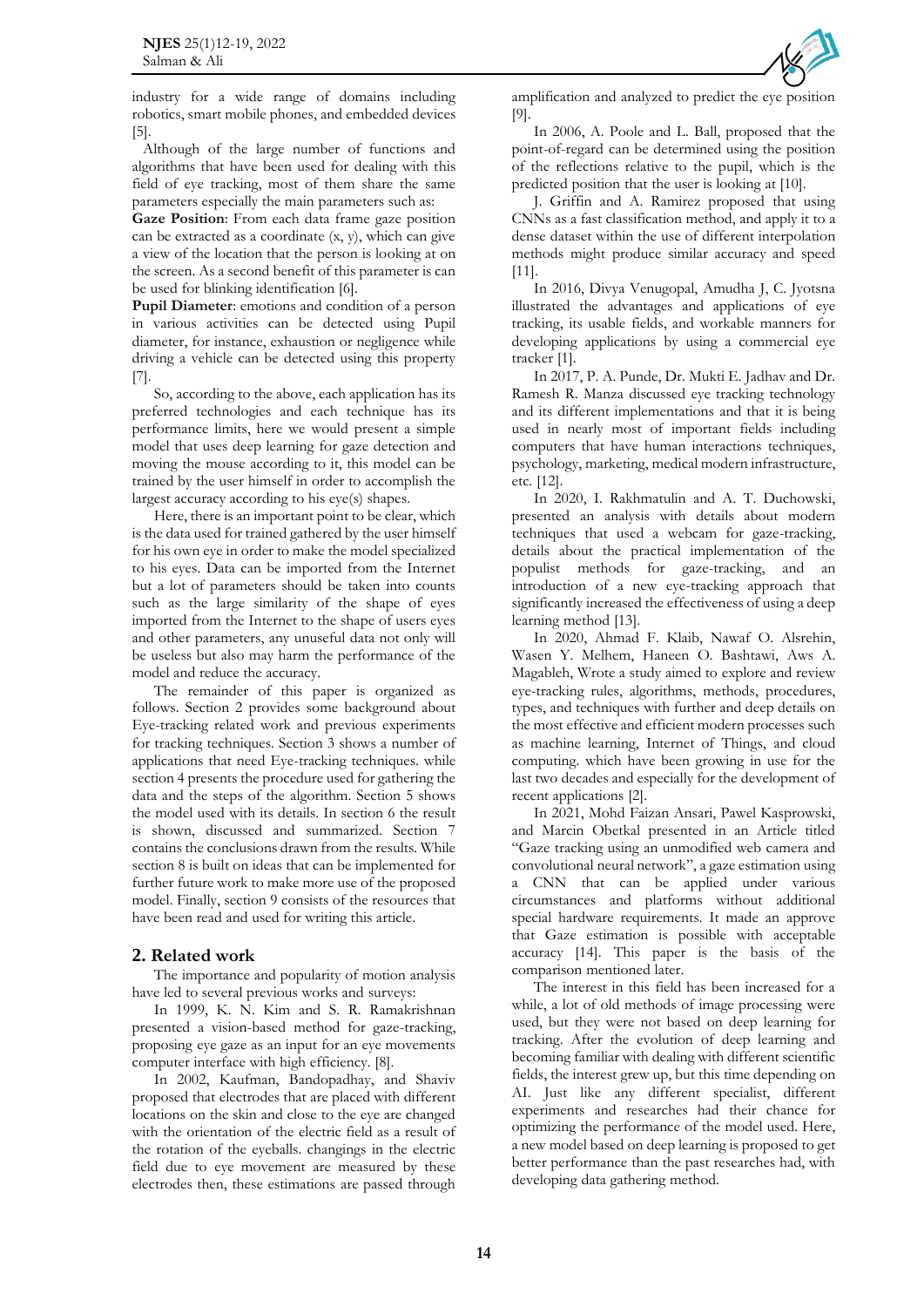# **3. Applications**

**Stress Analysis:** The analysis of a large amount of data say a thousand of eye motion tracking of different users in different circumstances, allows the technology to analyze the stress level that the user feeling in the present time [15].

**Website Usability:** This application helps websites designers to know what the user wants in the website, what he is concern to deal with, and where his eyes move along at the first look. The designer becomes familiar with all of these parameters in different ways with different aspects. In order to help with this issue and increase the accuracy of users concerns predictions and make it automated, Eye motion tracking is used by recording the movement of user's eyes to identify the important and attractive elements and sections in the website [16].

**Advertising and Marketing Research:** Aelectronic way: get an amount of data for the first reaction implemented by the eye movements for the Ad's on the online websites, B- Real life: By gathering the data of the position pointed to by the gaze to which product in the showcase of the shop [17].

**Assistive Technology:** This technology can be done using either monitor mounted or Wearable types of eye motion trackers for disabled persons to control computers. Thanks due to these applications classical held with hand devices are getting replaced by eyetracking [18].



**Figure 2:** Main part of the model concerns with reading the consequently frames from the camera video.



**Digital and Operational Training Scenarios:** many types of simulators used Eye tracking for tracking trainees' eye movements, such as flying training, driving, etc. [19].

**Human Behavior**: Eye tracking has an important application, which includes analyzing movements patterns of the pupils of the eyes. Eye-tracking has the ability to recognize the emotions of human beings [20].



Figure 3: Flowchart containing eye(s) detection, change the visibility of the spots, take a snapshot for the detected eye(s) and save them to the training database or folder.

**Developmental Psychology**: This application field looks at the behavior of Infants using Eye tracking and how far visual attitude impacts their growth and the realization of their surrounding environment, as they interact and receive information using their eyes when they haven't the ability to talk yet [21].



**Figure 4:** Screenshot for the computer display shows the (16) spots visible all together to declare the idea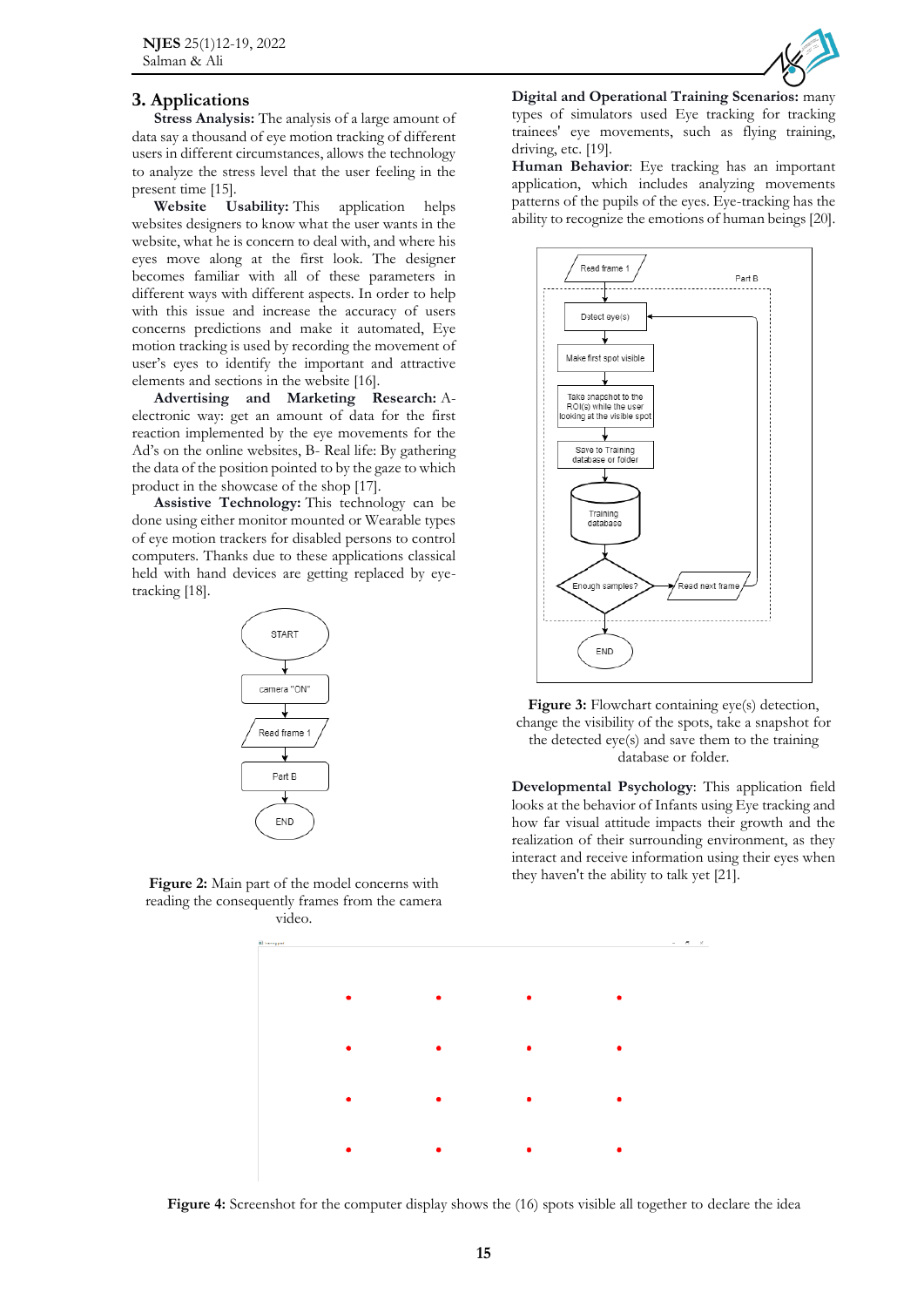**NJES** 25(1)12-19, 2022 Salman & Ali



**Assistive tool for ALS (Amyotrophic Lateral Sclerosis) Patients**: An interface can be built controlled based on an eye motion tracking technique for ALS patients to help the patients for controlling the computers using eyes movement. This application is quite helpful for patients who don't have the ability to use the mouse, keyboard, etc. [18].

**Early detection of some diseases:** Applications on smartphones can be designed so that they are available to everyone in order to check children at home using the smartphone application if the child suffers from autism as an example [22].



**Figure 5:** Shows the extraction of ROI(s) from the video stream frames and feed them to the training algorithms to produce the output model.

#### **4. Research method:**

As previously mentioned above this procedure aim to be as much easy as possible to make it a simple user interface, and to make it simple to understand the algorithm flowchart parts will be explained individually. As the model is based on computer vision implemented by the video frames captured by the camera, the main part is reading the frames consequently from the camera video input to our model as shown in Figure 2.

Then, different algorithms can be used to detect the right, left eye, or even both (individually) as the parts that the model dealing with. In order to separate them, the names of them were suggested as ROI (Region Of Interest) as "ROI" or "ROI1" and "ROI2" (or "LROI" and "RROI" as Left and Right ROI) as explained above and shown in Figure 3.

As the model aims to be user trainable by himself, he can decide how accurate the model he wants, by choosing the number of spots that interact with, in this paper, 16 spots will be taken into account as shown in Figure 4 which are all been visible in the figure but not in the practical work. To begin the training, the first spot will be visible and the user should focus on it till it become invisible and the next spot is visible. In order to make the system more automated, the visibility time period of the spots can be modified as required, in this experiment (5) seconds was chosen, and in the third second a snapshot is taken for ROI(s) (not the entire face) and saved into the training folder with a name format contains all information and will be as shown below:

#### NameFormat=CONCATENATE(ROI,Spot,Random) … (1)

A-ROI character :

"R" for the right eye

"L" for the left eye

```
B-Spot number:
```
For '1' to maximum choose number (16 in this experiment as mentioned above)

C-Random number: in order not to make any similar names.

In order to increase the accuracy, this experiment may be repeated as much as the accuracy satisfies the user's requirements. After gathering the required amount of data represented by the images of eye's snapshots, a new stage begins which is the deep learning model training which can be briefly said that is fed with the

gathered data and as a result of this it supplies us with an output model that can be used for detecting the position of eyes. This model has the structure and parameters shown below in Figure 5.



**Figure 6:** The architecture of the fourth (proposed) model.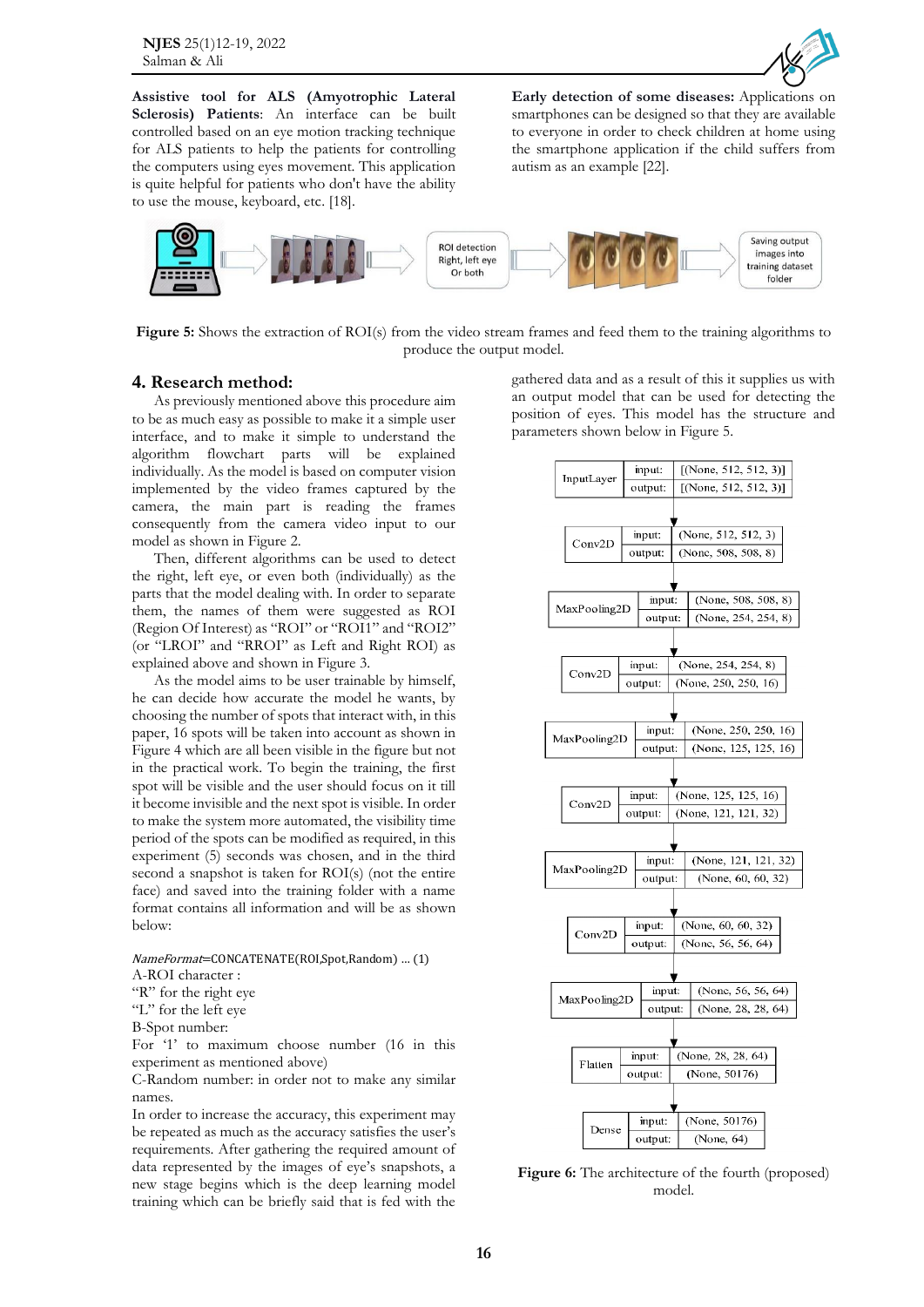# **5. Proposed model**

In this experiment, the proposed model contains 4 convolutional layers and 3 fully connected layers. A 5 by-5 kernel size was chosen for each convolutional layer with some strides equal to1. The padding was configured as "Same" configuration, which is used for padding the input and force the dimensions of the output shape to be equal to the dimensions of the original input. convolutional layers and max pooling used "ReLU" as an activation function. 2-by-2 kernel size and a stride of 1 were used for Max pooling layers. Categorical cross-entropy was used in the model as a loss function, which is a metric that measures the difference between probability distributions or, as in this case, it measures the difference between the predictions and the ground-truth distribution [23].

Last fully connected layer used the activation function "Softmax". In addition, Adam optimizer was used. A learning rate equal to 0.0001 was used for this implementation. The architecture of the model is shown in Figure 6, it also shows the chosen number of filters, the shapes of inputs and outputs for each layer, and the chosen number of neurons of the fully connected layers. **Figure 7:** Output accuracy and loss achieved by the



final proposed model (Iteration  $*$  10), blue lines for training and the oranges for testing, (A) shows training and testing accuracies and (B) shows training and testing losses.

| Model index                       |                           | $\overline{2}$             | 3                    | 4              | 5          | 6                         |
|-----------------------------------|---------------------------|----------------------------|----------------------|----------------|------------|---------------------------|
| Maximum accuracy                  | 88.43                     | 89.98                      | 90.93                | 91.25          | 86.32      | 90.39                     |
| Minimum loss                      | 0.3024                    | 0.2688                     | 0.2312               | 0.2312         | 0.3344     | 0.2751                    |
| Maximum validation accuracy       | 89.21                     | 95.31                      | 94.21                | 97.18          | 87.65      | 92.81                     |
| Minimum validation loss           | 0.2666                    | 0.1690                     | 0.2584               | 0.1686         | 0.2861     | 0.2370                    |
| Convolution layers (filter sizes) | 8, 16, 32,<br>64,128, 256 | 8, 16, 32,<br>64, 128, 256 | 8, 16, 32,<br>64,128 | 8,16,32,<br>64 | 8,16,32    | 8, 16, 32,<br>64,128, 256 |
| Maxpooling layers (pooling sizes) | 6                         | 6                          | 5                    | 4              | 3          | 6                         |
| Dense layers (no. of units)       | 128,64,<br>32,16          | 64, 32, 16                 | 64, 32, 16           | 64, 32, 16     | 64, 32, 16 | 128,64,<br>32,16          |
| Total params                      | 1,627,584                 | 1,357,120                  | 1,455,168            | 3,281,856      | 7,392,128  | 546,488                   |

**Table 1:** Summarized the experimented models and their details

## **6. Results**

This model was elected after many experiments with a different number of layers and different details, Table (1) summarized some of the experimented models and their details. The model is rationally inspired by the structure of LENET 5 [24] network, with adding, removing layers, and adjusting some parameters after trying and observing the performance enhancement after each try. After all of these experiments, the model that achieved the highest accuracy and the lowest loss was chosen, which is the fourth model in Table (1) below and has the output accuracy and loss shown in Figure 7. The curve can be smoother by increasing the batch size, but of course with noticing the hardware limitation, and the curve can grow faster using a larger dataset. Improving performance can be done by gathering more data or increasing the size of the input data. Proposed model is more accurate than other models as shown in Table (2).

Eye tracer is a camera-based tracking device that makes it able for tracking users' eye movements. Manipulation obtaining of the data is possible for further analysis. Depicting the data can be done by many types of visualization techniques like saccades, fixation, area of interest (AOI), etc. Visualization techniques give a comprehensive view of the seeking behavior. A large number of applications depend on Eye-tracking, like patients and employees' stress analysis, emotions identifying, determination the position where a person is looking on a website, and searching attitude of a user.

In this paper, two simple applications were attempted to examine the practical implementation of the model. The first application is controlling the mouse using an eye tracking model for using PC, and as shown in Figure 8, in which "folder1" is selected using the mouse controlled by the proposed model. The same experiment is implemented and this time the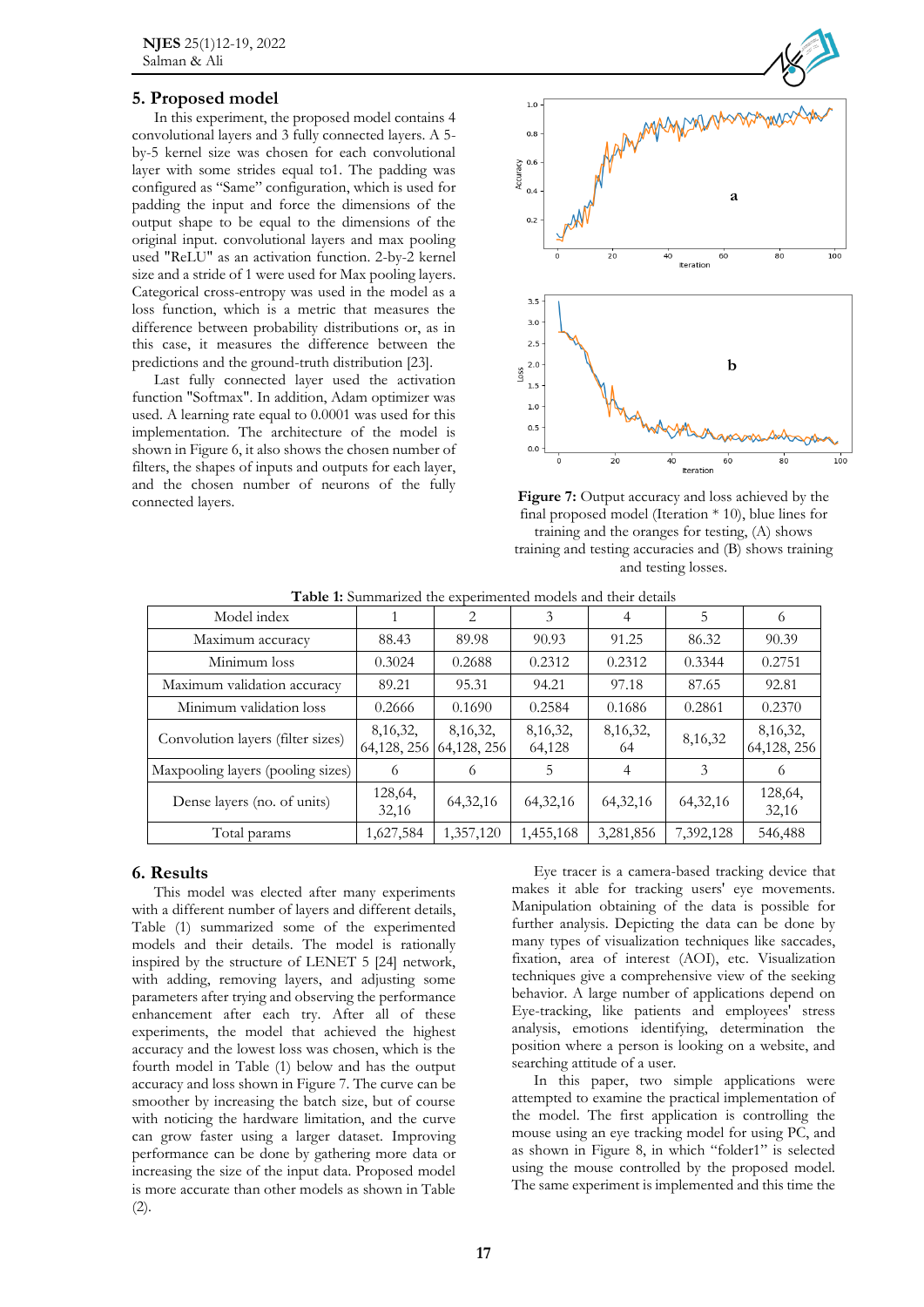"folder14" was selected using the same technique as shown in Figure 9.

The second application is a simple calculator contains the Num key, four algebraic operations, Enter and Delete buttons, as shown in Figure 10 without pressing any button, after that button contains the number "2" was pressed as shown in Figure 11, then at last number "8" was pressed on as shown in Figure 12.

#### **7. Conclusion**

In this paper, an eye-tracking model was elected from a number of proposed models after many experiments with a different number of layers, different details, and parameters. The model is based on CNN and consists of 4 convolutional layers for feature extraction, 4 max pooling layers for feature maps dimensions reduction, and 3 fully connected layers with a softmax layer for classifying the screen spot is focused on by the eye. The dataset used for the training contained 2800 training images and 800 test images (in case of 16 spots). The proposed model achieved a maximum accuracy (91.25%) and a minimum loss (0.23%).

**Table 2:** A comparison between the proposed model and other models.

| Model             | Accuracy | Number<br>of spots | Training<br>dataset |
|-------------------|----------|--------------------|---------------------|
| Proposed<br>model | 91.25%   | 16                 | 3600                |
| ARCH-L [14]       | 88.55%   | 20                 | 6000                |
| ARCH-R [14]       | 82.30%   | 20                 | 6000                |



**Figure 8**: "folder1" was selected using mouse controlled by eye tracking model.

The performance of the model can be better by gathering more data, increasing the size of the input data, and changing the number of spots. The model was built with Keras framework based on python 3.7 using Visual Studio as an IDE and Anaconda navigator as a GUI application launcher.



**Figure 9:** "folder14" was selected using mouse controlled by eye tracking model.



**Figure 10**: Simple calculator to examine the proposed eye tracking model.

The proposed model does not need special and expensive equipment, just using a laptop's or PC's camera. It can be trained for a specific eye and it is no commitment with a single eye as it has a simple implementation and the model will work depending on the input data of the specified eye. The ease of using the method of gathering data makes it simple to implement for modern software.

|    |   |            | ٠ |
|----|---|------------|---|
| 4  | 5 | 6          |   |
|    | 8 | 9          | * |
| لے |   | <b>DEL</b> |   |

**Figure 11:** Button containing number "2" is pressed using the proposed eye tracking model.

|                | 2 |             | + |
|----------------|---|-------------|---|
|                | 5 | ճ           |   |
|                |   | $\mathbf 0$ | * |
| $\overline{a}$ |   | <b>DEL</b>  |   |

**Figure 12:** Button containing number "8" is pressed using the proposed eye tracking model.